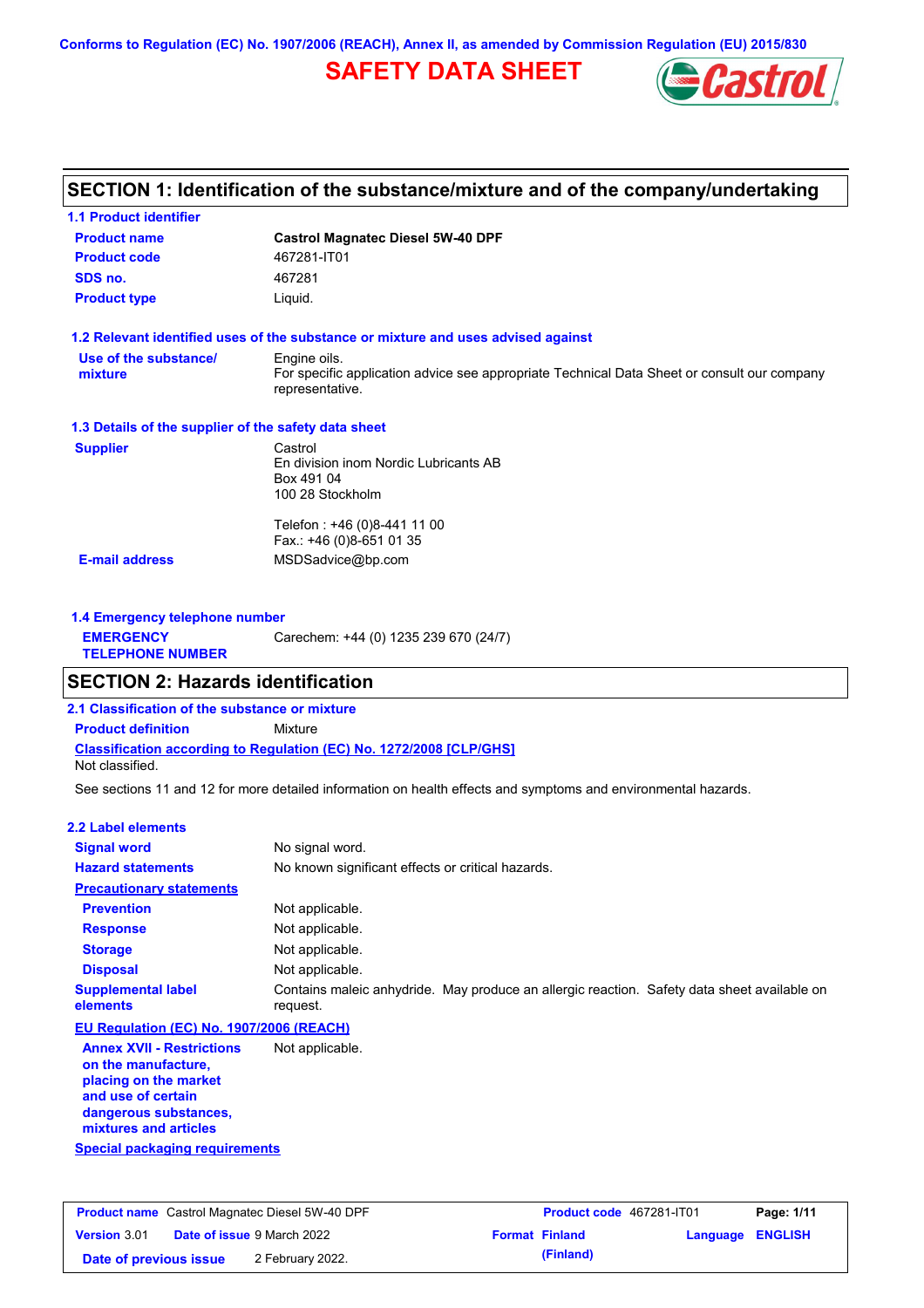## **SECTION 2: Hazards identification**

| <b>Containers to be fitted</b><br>with child-resistant<br>fastenings                                                     | Not applicable.                                                                                                                                                                                                          |
|--------------------------------------------------------------------------------------------------------------------------|--------------------------------------------------------------------------------------------------------------------------------------------------------------------------------------------------------------------------|
| <b>Tactile warning of danger</b>                                                                                         | Not applicable.                                                                                                                                                                                                          |
| 2.3 Other hazards                                                                                                        |                                                                                                                                                                                                                          |
| <b>Results of PBT and vPvB</b><br>assessment                                                                             | Product does not meet the criteria for PBT or vPvB according to Regulation (EC) No. 1907/2006,<br>Annex XIII.                                                                                                            |
| <b>Product meets the criteria</b><br>for PBT or vPvB according<br>to Regulation (EC) No.<br><b>1907/2006, Annex XIII</b> | This mixture does not contain any substances that are assessed to be a PBT or a vPvB.                                                                                                                                    |
| Other hazards which do<br>not result in classification                                                                   | Defatting to the skin.<br>USED ENGINE OILS<br>Used engine oil may contain hazardous components which have the potential to cause skin<br>cancer.<br>See Toxicological Information, section 11 of this Safety Data Sheet. |

## **SECTION 3: Composition/information on ingredients**

#### **3.2 Mixtures**

Mixture **Product definition**

| <b>Product/ingredient</b><br>name                              | <b>Identifiers</b>                                                                   | $\%$      | <b>Regulation (EC) No.</b><br>1272/2008 [CLP]                                                                                                                                           | <b>Type</b> |
|----------------------------------------------------------------|--------------------------------------------------------------------------------------|-----------|-----------------------------------------------------------------------------------------------------------------------------------------------------------------------------------------|-------------|
| Distillates (petroleum), hydrotreated<br>heavy paraffinic      | REACH #: 01-2119484627-25<br>EC: 265-157-1<br>CAS: 64742-54-7<br>Index: 649-467-00-8 | ≥50 - ≤75 | Not classified.                                                                                                                                                                         | $[2]$       |
| Distillates (petroleum), hydrotreated<br>heavy paraffinic      | REACH #: 01-2119484627-25<br>EC: 265-157-1<br>CAS: 64742-54-7<br>Index: 649-467-00-8 | 225 - ≤50 | Asp. Tox. 1, H304                                                                                                                                                                       | [1] [2]     |
| Benzene, ethenyl-, polymer with<br>1,3-butadiene, hydrogenated | CAS: 66070-58-4                                                                      | ≤3        | Aquatic Chronic 4, H413                                                                                                                                                                 | $[1]$       |
| maleic anhydride                                               | REACH #: 01-2119472428-31<br>EC: 203-571-6<br>CAS: 108-31-6<br>Index: 607-096-00-9   | < 0.001   | Acute Tox. 4, H302<br>Skin Corr. 1B, H314<br>Eye Dam. 1, H318<br>Resp. Sens. 1, H334<br>Skin Sens. 1A, H317<br>STOT RE 1, H372<br>(respiratory system)<br>(inhalation)<br><b>EUH071</b> | [1] [2]     |

**See Section 16 for the full text of the H statements declared above.**

#### **Type**

[1] Substance classified with a health or environmental hazard

[2] Substance with a workplace exposure limit

[3] Substance meets the criteria for PBT according to Regulation (EC) No. 1907/2006, Annex XIII

[4] Substance meets the criteria for vPvB according to Regulation (EC) No. 1907/2006, Annex XIII

[5] Substance of equivalent concern

[6] Additional disclosure due to company policy

Occupational exposure limits, if available, are listed in Section 8.

## **SECTION 4: First aid measures**

## **4.1 Description of first aid measures**

| Eye contact                                           |                            | In case of contact, immediately flush eyes with plenty of water for at least 15 minutes. Eyelids<br>should be held away from the eyeball to ensure thorough rinsing. Check for and remove any<br>contact lenses. Get medical attention. |          |                |  |
|-------------------------------------------------------|----------------------------|-----------------------------------------------------------------------------------------------------------------------------------------------------------------------------------------------------------------------------------------|----------|----------------|--|
| <b>Skin contact</b>                                   |                            | Wash skin thoroughly with soap and water or use recognised skin cleanser. Remove<br>contaminated clothing and shoes. Wash clothing before reuse. Clean shoes thoroughly before<br>reuse. Get medical attention if irritation develops.  |          |                |  |
| <b>Product name</b> Castrol Magnatec Diesel 5W-40 DPF |                            | <b>Product code</b> 467281-IT01                                                                                                                                                                                                         |          | Page: 2/11     |  |
| <b>Version 3.01</b>                                   | Date of issue 9 March 2022 | <b>Format Finland</b>                                                                                                                                                                                                                   | Language | <b>ENGLISH</b> |  |
| Date of previous issue                                | 2 February 2022.           | (Finland)                                                                                                                                                                                                                               |          |                |  |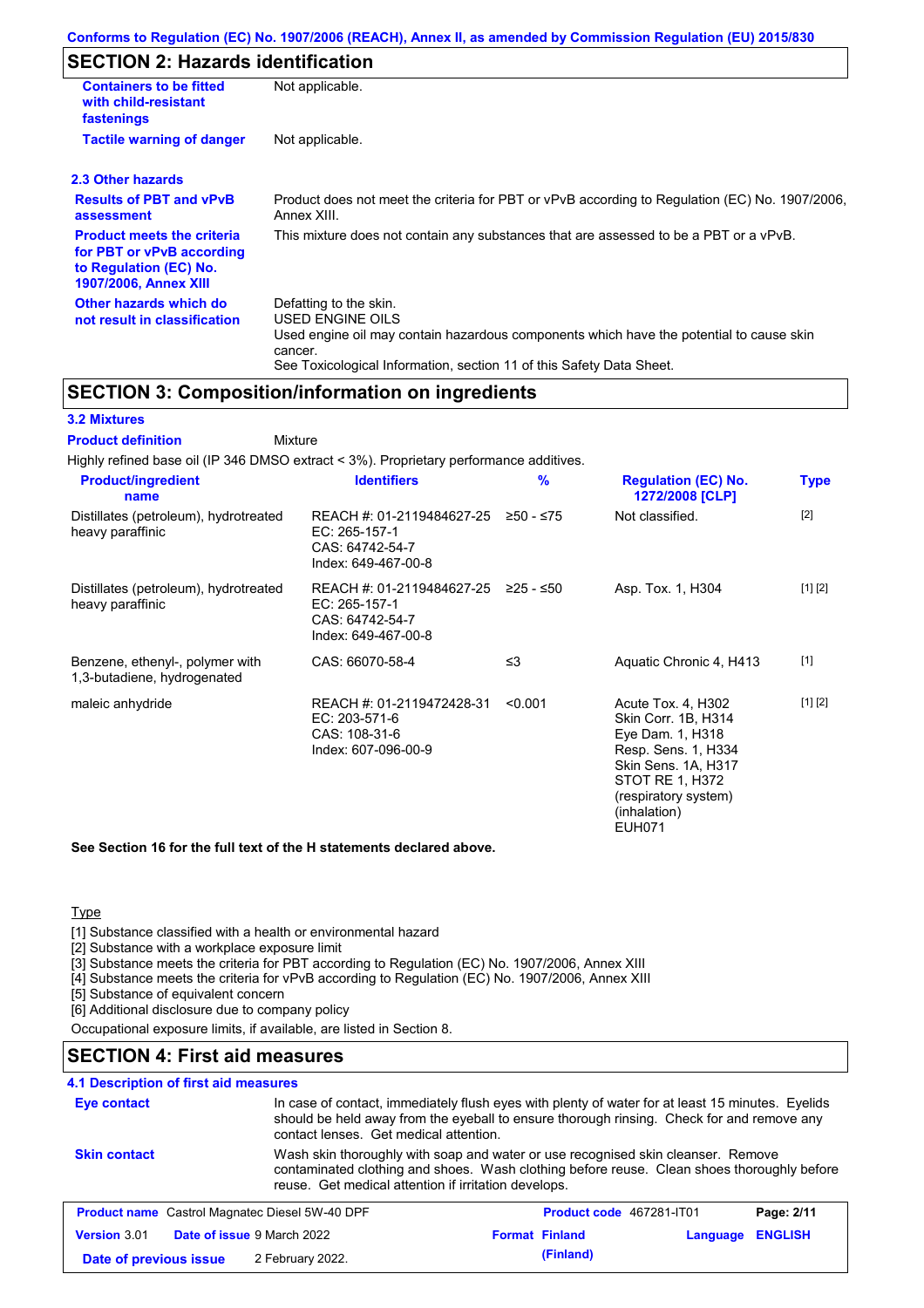### **Conforms to Regulation (EC) No. 1907/2006 (REACH), Annex II, as amended by Commission Regulation (EU) 2015/830**

## **SECTION 4: First aid measures**

| <b>Inhalation</b>                 | If inhaled, remove to fresh air. In case of inhalation of decomposition products in a fire,<br>symptoms may be delayed. The exposed person may need to be kept under medical<br>surveillance for 48 hours. Get medical attention if symptoms occur. |
|-----------------------------------|-----------------------------------------------------------------------------------------------------------------------------------------------------------------------------------------------------------------------------------------------------|
| Ingestion                         | Do not induce vomiting unless directed to do so by medical personnel. Get medical attention if<br>symptoms occur.                                                                                                                                   |
| <b>Protection of first-aiders</b> | No action shall be taken involving any personal risk or without suitable training.                                                                                                                                                                  |

#### **4.2 Most important symptoms and effects, both acute and delayed**

See Section 11 for more detailed information on health effects and symptoms.

| <b>Potential acute health effects</b> |                                                                                                                     |
|---------------------------------------|---------------------------------------------------------------------------------------------------------------------|
| <b>Inhalation</b>                     | Exposure to decomposition products may cause a health hazard. Serious effects may be<br>delayed following exposure. |
| <b>Ingestion</b>                      | No known significant effects or critical hazards.                                                                   |
| <b>Skin contact</b>                   | Defatting to the skin. May cause skin dryness and irritation.                                                       |
| Eye contact                           | No known significant effects or critical hazards.                                                                   |
|                                       | Delayed and immediate effects as well as chronic effects from short and long-term exposure                          |
| <b>Inhalation</b>                     | Overexposure to the inhalation of airborne droplets or aerosols may cause irritation of the<br>respiratory tract.   |
| <b>Ingestion</b>                      | Ingestion of large quantities may cause nausea and diarrhoea.                                                       |
| <b>Skin contact</b>                   | Prolonged or repeated contact can defat the skin and lead to irritation and/or dermatitis.                          |
| Eye contact                           | Potential risk of transient stinging or redness if accidental eye contact occurs.                                   |
|                                       |                                                                                                                     |

#### **4.3 Indication of any immediate medical attention and special treatment needed**

| <b>Notes to physician</b> | Treatment should in general be symptomatic and directed to relieving any effects.   |
|---------------------------|-------------------------------------------------------------------------------------|
|                           | In case of inhalation of decomposition products in a fire, symptoms may be delayed. |
|                           | The exposed person may need to be kept under medical surveillance for 48 hours.     |

## **SECTION 5: Firefighting measures**

| 5.1 Extinguishing media                                   |                                                                                                                                                                                                                                                                                                                                                                   |
|-----------------------------------------------------------|-------------------------------------------------------------------------------------------------------------------------------------------------------------------------------------------------------------------------------------------------------------------------------------------------------------------------------------------------------------------|
| <b>Suitable extinguishing</b><br>media                    | In case of fire, use foam, dry chemical or carbon dioxide extinguisher or spray.                                                                                                                                                                                                                                                                                  |
| <b>Unsuitable extinguishing</b><br>media                  | Do not use water jet. The use of a water jet may cause the fire to spread by splashing the<br>burning product.                                                                                                                                                                                                                                                    |
| 5.2 Special hazards arising from the substance or mixture |                                                                                                                                                                                                                                                                                                                                                                   |
| <b>Hazards from the</b><br>substance or mixture           | In a fire or if heated, a pressure increase will occur and the container may burst.                                                                                                                                                                                                                                                                               |
| <b>Hazardous combustion</b><br>products                   | Combustion products may include the following:<br>carbon oxides $(CO, CO2)$ (carbon monoxide, carbon dioxide)<br>nitrogen oxides ( $NO$ , $NO2$ etc.)                                                                                                                                                                                                             |
| <b>5.3 Advice for firefighters</b>                        |                                                                                                                                                                                                                                                                                                                                                                   |
| <b>Special precautions for</b><br>fire-fighters           | No action shall be taken involving any personal risk or without suitable training. Promptly<br>isolate the scene by removing all persons from the vicinity of the incident if there is a fire.                                                                                                                                                                    |
| <b>Special protective</b><br>equipment for fire-fighters  | Fire-fighters should wear appropriate protective equipment and self-contained breathing<br>apparatus (SCBA) with a full face-piece operated in positive pressure mode. Clothing for fire-<br>fighters (including helmets, protective boots and gloves) conforming to European standard EN<br>469 will provide a basic level of protection for chemical incidents. |

## **SECTION 6: Accidental release measures**

|                                | 6.1 Personal precautions, protective equipment and emergency procedures                                                                                                                                                                                                                                                             |
|--------------------------------|-------------------------------------------------------------------------------------------------------------------------------------------------------------------------------------------------------------------------------------------------------------------------------------------------------------------------------------|
| For non-emergency<br>personnel | No action shall be taken involving any personal risk or without suitable training. Evacuate<br>surrounding areas. Keep unnecessary and unprotected personnel from entering. Do not touch<br>or walk through spilt material. Floors may be slippery; use care to avoid falling. Put on<br>appropriate personal protective equipment. |
| For emergency responders       | If specialised clothing is required to deal with the spillage, take note of any information in<br>Section 8 on suitable and unsuitable materials. See also the information in "For non-<br>emergency personnel".                                                                                                                    |

| <b>Product name</b> Castrol Magnatec Diesel 5W-40 DPF |  | <b>Product code</b> 467281-IT01   |  | Page: 3/11            |                  |  |
|-------------------------------------------------------|--|-----------------------------------|--|-----------------------|------------------|--|
| <b>Version 3.01</b>                                   |  | <b>Date of issue 9 March 2022</b> |  | <b>Format Finland</b> | Language ENGLISH |  |
| Date of previous issue                                |  | 2 February 2022.                  |  | (Finland)             |                  |  |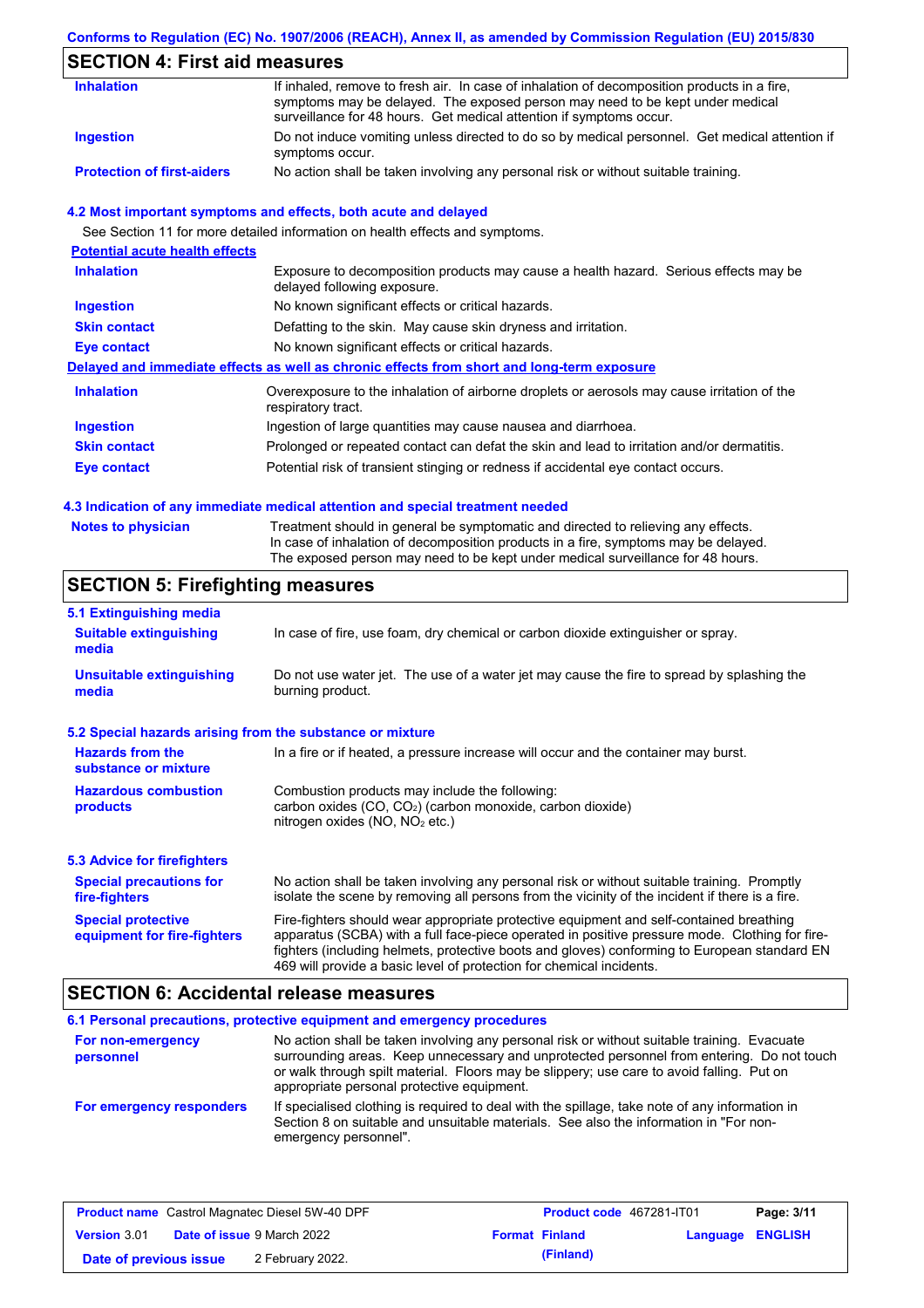### **SECTION 6: Accidental release measures**

| <b>6.2 Environmental</b><br>precautions   | Avoid dispersal of spilt material and runoff and contact with soil, waterways, drains and sewers.<br>Inform the relevant authorities if the product has caused environmental pollution (sewers,<br>waterways, soil or air).                                                                                                                                                                    |
|-------------------------------------------|------------------------------------------------------------------------------------------------------------------------------------------------------------------------------------------------------------------------------------------------------------------------------------------------------------------------------------------------------------------------------------------------|
|                                           | 6.3 Methods and material for containment and cleaning up                                                                                                                                                                                                                                                                                                                                       |
| <b>Small spill</b>                        | Stop leak if without risk. Move containers from spill area. Absorb with an inert material and<br>place in an appropriate waste disposal container. Dispose of via a licensed waste disposal<br>contractor.                                                                                                                                                                                     |
| <b>Large spill</b>                        | Stop leak if without risk. Move containers from spill area. Prevent entry into sewers, water<br>courses, basements or confined areas. Contain and collect spillage with non-combustible,<br>absorbent material e.g. sand, earth, vermiculite or diatomaceous earth and place in container<br>for disposal according to local regulations. Dispose of via a licensed waste disposal contractor. |
| 6.4 Reference to other<br><b>sections</b> | See Section 1 for emergency contact information.<br>See Section 5 for firefighting measures.<br>See Section 8 for information on appropriate personal protective equipment.<br>See Section 12 for environmental precautions.<br>See Section 13 for additional waste treatment information.                                                                                                     |

## **SECTION 7: Handling and storage**

| 7.1 Precautions for safe handling                                             |                                                                                                                                                                                                                                                                                                                                                                                                                                                                                          |
|-------------------------------------------------------------------------------|------------------------------------------------------------------------------------------------------------------------------------------------------------------------------------------------------------------------------------------------------------------------------------------------------------------------------------------------------------------------------------------------------------------------------------------------------------------------------------------|
| <b>Protective measures</b>                                                    | Put on appropriate personal protective equipment.                                                                                                                                                                                                                                                                                                                                                                                                                                        |
| <b>Advice on general</b><br>occupational hygiene                              | Eating, drinking and smoking should be prohibited in areas where this material is handled,<br>stored and processed. Wash thoroughly after handling. Remove contaminated clothing and<br>protective equipment before entering eating areas. See also Section 8 for additional<br>information on hygiene measures.                                                                                                                                                                         |
| 7.2 Conditions for safe<br>storage, including any<br><i>incompatibilities</i> | Store in accordance with local requlations. Store in a dry, cool and well-ventilated area, away<br>from incompatible materials (see Section 10). Keep away from heat and direct sunlight. Keep<br>container tightly closed and sealed until ready for use. Containers that have been opened must<br>be carefully resealed and kept upright to prevent leakage. Store and use only in equipment/<br>containers designed for use with this product. Do not store in unlabelled containers. |
| <b>Not suitable</b>                                                           | Prolonged exposure to elevated temperature.                                                                                                                                                                                                                                                                                                                                                                                                                                              |
| 7.3 Specific end use(s)                                                       |                                                                                                                                                                                                                                                                                                                                                                                                                                                                                          |

**Recommendations**

See section 1.2 and Exposure scenarios in annex, if applicable.

### **SECTION 8: Exposure controls/personal protection**

#### **8.1 Control parameters**

| <b>Occupational exposure limits</b>                    |                                                                                                                                                                                                                                                                                       |
|--------------------------------------------------------|---------------------------------------------------------------------------------------------------------------------------------------------------------------------------------------------------------------------------------------------------------------------------------------|
| <b>Product/ingredient name</b>                         | <b>Exposure limit values</b>                                                                                                                                                                                                                                                          |
| Distillates (petroleum), hydrotreated heavy paraffinic | Institute of Occupational Health, Ministry of Social Affairs (Finland).<br>TWA: 5 mg/m <sup>3</sup> 8 hours. Issued/Revised: 12/2011 Form: Mist                                                                                                                                       |
| Distillates (petroleum), hydrotreated heavy paraffinic | Institute of Occupational Health, Ministry of Social Affairs (Finland).<br>TWA: 5 mg/m <sup>3</sup> 8 hours. Issued/Revised: 12/2011 Form: Mist                                                                                                                                       |
| maleic anhydride                                       | Institute of Occupational Health, Ministry of Social Affairs (Finland).<br>TWA: 0.1 ppm 8 hours. Issued/Revised: 6/1998<br>TWA: 0.41 mg/m <sup>3</sup> 8 hours. Issued/Revised: 6/1998<br>CEIL: 0.2 ppm Issued/Revised: 6/1998<br>CEIL: 0.81 mg/m <sup>3</sup> Issued/Revised: 6/1998 |
|                                                        | Whilst specific OELs for certain components may be shown in this section, other components may be present in any mist,                                                                                                                                                                |

vapour or dust produced. Therefore, the specific OELs may not be applicable to the product as a whole and are provided for guidance only.

**Recommended monitoring procedures** If this product contains ingredients with exposure limits, personal, workplace atmosphere or biological monitoring may be required to determine the effectiveness of the ventilation or other control measures and/or the necessity to use respiratory protective equipment. Reference should be made to monitoring standards, such as the following: European Standard EN 689 (Workplace atmospheres - Guidance for the assessment of exposure by inhalation to chemical agents for comparison with limit values and measurement strategy) European Standard EN 14042 (Workplace atmospheres - Guide for the application and use of procedures for the assessment of exposure to chemical and biological agents) European Standard EN 482 (Workplace atmospheres - General requirements for the performance of procedures for the measurement of chemical agents) Reference to national guidance documents for methods for

|                        | <b>Product name</b> Castrol Magnatec Diesel 5W-40 DPF | <b>Product code 467281-IT01</b> |                  | Page: 4/11 |
|------------------------|-------------------------------------------------------|---------------------------------|------------------|------------|
| <b>Version 3.01</b>    | <b>Date of issue 9 March 2022</b>                     | <b>Format Finland</b>           | Language ENGLISH |            |
| Date of previous issue | 2 February 2022.                                      | (Finland)                       |                  |            |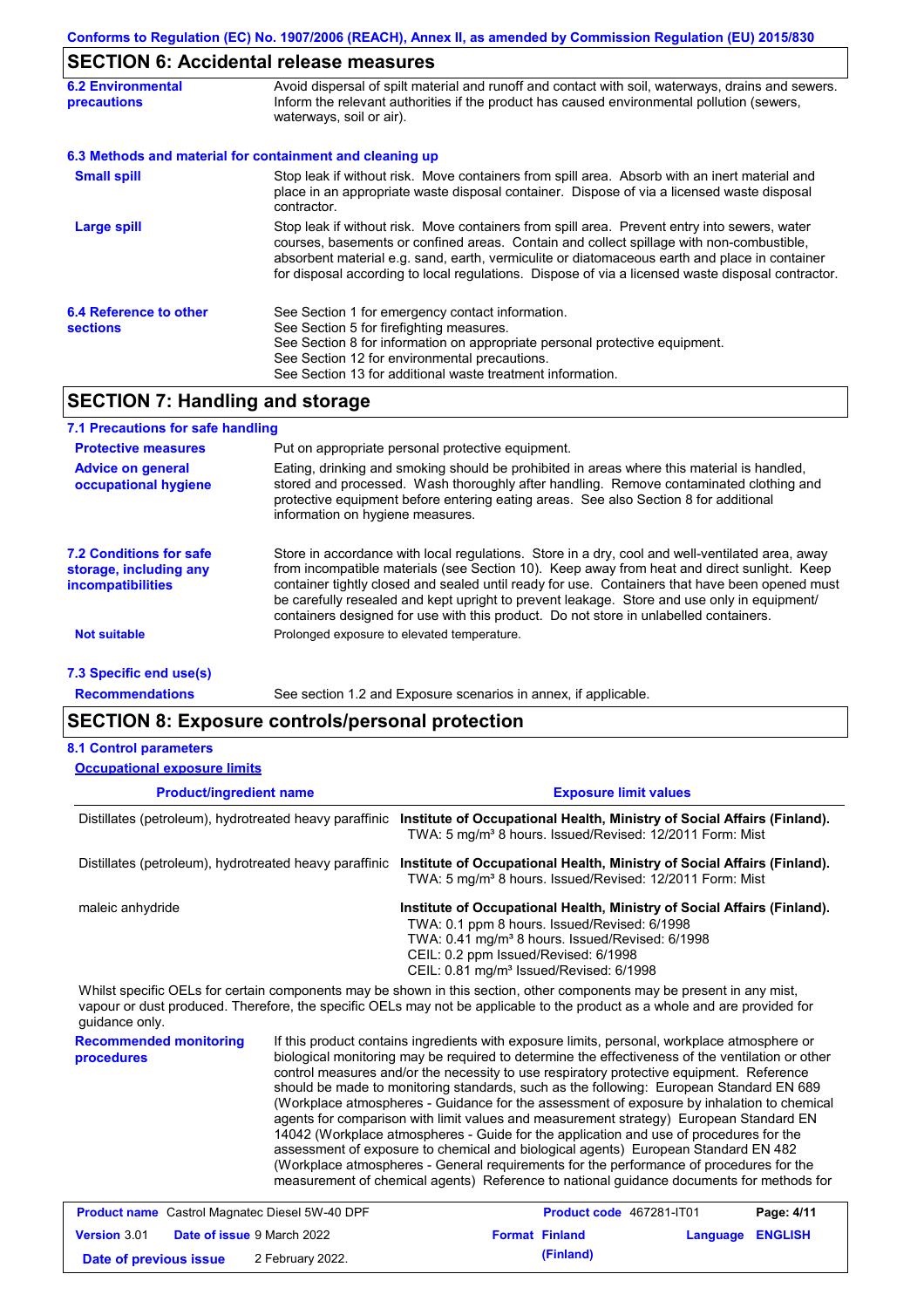# **SECTION 8: Exposure controls/personal protection**

the determination of hazardous substances will also be required.

## **Derived No Effect Level**

No DNELs/DMELs available.

#### **Predicted No Effect Concentration**

No PNECs available

| <b>8.2 Exposure controls</b>                      |                                                                                                                                                                                                                                                                                                                                                                                                                                                                                                                                                                                                                                                                                                                                                                                                                                                                                                                                                                                                         |
|---------------------------------------------------|---------------------------------------------------------------------------------------------------------------------------------------------------------------------------------------------------------------------------------------------------------------------------------------------------------------------------------------------------------------------------------------------------------------------------------------------------------------------------------------------------------------------------------------------------------------------------------------------------------------------------------------------------------------------------------------------------------------------------------------------------------------------------------------------------------------------------------------------------------------------------------------------------------------------------------------------------------------------------------------------------------|
| <b>Appropriate engineering</b><br><b>controls</b> | Provide exhaust ventilation or other engineering controls to keep the relevant airborne<br>concentrations below their respective occupational exposure limits.<br>All activities involving chemicals should be assessed for their risks to health, to ensure<br>exposures are adequately controlled. Personal protective equipment should only be considered<br>after other forms of control measures (e.g. engineering controls) have been suitably evaluated.<br>Personal protective equipment should conform to appropriate standards, be suitable for use, be<br>kept in good condition and properly maintained.<br>Your supplier of personal protective equipment should be consulted for advice on selection and<br>appropriate standards. For further information contact your national organisation for standards.<br>The final choice of protective equipment will depend upon a risk assessment. It is important to<br>ensure that all items of personal protective equipment are compatible. |
| <b>Individual protection measures</b>             |                                                                                                                                                                                                                                                                                                                                                                                                                                                                                                                                                                                                                                                                                                                                                                                                                                                                                                                                                                                                         |
| <b>Hygiene measures</b>                           | Wash hands, forearms and face thoroughly after handling chemical products, before eating,<br>smoking and using the lavatory and at the end of the working period. Ensure that eyewash<br>stations and safety showers are close to the workstation location.                                                                                                                                                                                                                                                                                                                                                                                                                                                                                                                                                                                                                                                                                                                                             |
| <b>Respiratory protection</b>                     | In case of insufficient ventilation, wear suitable respiratory equipment.<br>The correct choice of respiratory protection depends upon the chemicals being handled, the<br>conditions of work and use, and the condition of the respiratory equipment. Safety procedures<br>should be developed for each intended application. Respiratory protection equipment should<br>therefore be chosen in consultation with the supplier/manufacturer and with a full assessment<br>of the working conditions.                                                                                                                                                                                                                                                                                                                                                                                                                                                                                                   |
| <b>Eye/face protection</b>                        | Safety glasses with side shields.                                                                                                                                                                                                                                                                                                                                                                                                                                                                                                                                                                                                                                                                                                                                                                                                                                                                                                                                                                       |
| <b>Skin protection</b>                            |                                                                                                                                                                                                                                                                                                                                                                                                                                                                                                                                                                                                                                                                                                                                                                                                                                                                                                                                                                                                         |
| <b>Hand protection</b>                            | <b>General Information:</b>                                                                                                                                                                                                                                                                                                                                                                                                                                                                                                                                                                                                                                                                                                                                                                                                                                                                                                                                                                             |
|                                                   | Because specific work environments and material handling practices vary, safety procedures<br>should be developed for each intended application. The correct choice of protective gloves<br>depends upon the chemicals being handled, and the conditions of work and use. Most gloves<br>provide protection for only a limited time before they must be discarded and replaced (even the<br>best chemically resistant gloves will break down after repeated chemical exposures).                                                                                                                                                                                                                                                                                                                                                                                                                                                                                                                        |
|                                                   | Gloves should be chosen in consultation with the supplier / manufacturer and taking account of<br>a full assessment of the working conditions.                                                                                                                                                                                                                                                                                                                                                                                                                                                                                                                                                                                                                                                                                                                                                                                                                                                          |
|                                                   | Recommended: Nitrile gloves.<br><b>Breakthrough time:</b>                                                                                                                                                                                                                                                                                                                                                                                                                                                                                                                                                                                                                                                                                                                                                                                                                                                                                                                                               |
|                                                   | Breakthrough time data are generated by glove manufacturers under laboratory test conditions<br>and represent how long a glove can be expected to provide effective permeation resistance. It<br>is important when following breakthrough time recommendations that actual workplace<br>conditions are taken into account. Always consult with your glove supplier for up-to-date<br>technical information on breakthrough times for the recommended glove type.<br>Our recommendations on the selection of gloves are as follows:                                                                                                                                                                                                                                                                                                                                                                                                                                                                      |
|                                                   | Continuous contact:                                                                                                                                                                                                                                                                                                                                                                                                                                                                                                                                                                                                                                                                                                                                                                                                                                                                                                                                                                                     |
|                                                   | Gloves with a minimum breakthrough time of 240 minutes, or >480 minutes if suitable gloves<br>can be obtained.<br>If suitable gloves are not available to offer that level of protection, gloves with shorter<br>breakthrough times may be acceptable as long as appropriate glove maintenance and<br>replacement regimes are determined and adhered to.                                                                                                                                                                                                                                                                                                                                                                                                                                                                                                                                                                                                                                                |
|                                                   | Short-term / splash protection:                                                                                                                                                                                                                                                                                                                                                                                                                                                                                                                                                                                                                                                                                                                                                                                                                                                                                                                                                                         |
|                                                   | Recommended breakthrough times as above.<br>It is recognised that for short-term, transient exposures, gloves with shorter breakthrough times<br>may commonly be used. Therefore, appropriate maintenance and replacement regimes must<br>be determined and rigorously followed.                                                                                                                                                                                                                                                                                                                                                                                                                                                                                                                                                                                                                                                                                                                        |
|                                                   | <b>Glove Thickness:</b>                                                                                                                                                                                                                                                                                                                                                                                                                                                                                                                                                                                                                                                                                                                                                                                                                                                                                                                                                                                 |
|                                                   |                                                                                                                                                                                                                                                                                                                                                                                                                                                                                                                                                                                                                                                                                                                                                                                                                                                                                                                                                                                                         |

|                        | <b>Product name</b> Castrol Magnatec Diesel 5W-40 DPF | <b>Product code</b> 467281-IT01 |                         | Page: 5/11 |
|------------------------|-------------------------------------------------------|---------------------------------|-------------------------|------------|
| <b>Version 3.01</b>    | <b>Date of issue 9 March 2022</b>                     | <b>Format Finland</b>           | <b>Language ENGLISH</b> |            |
| Date of previous issue | 2 February 2022.                                      | (Finland)                       |                         |            |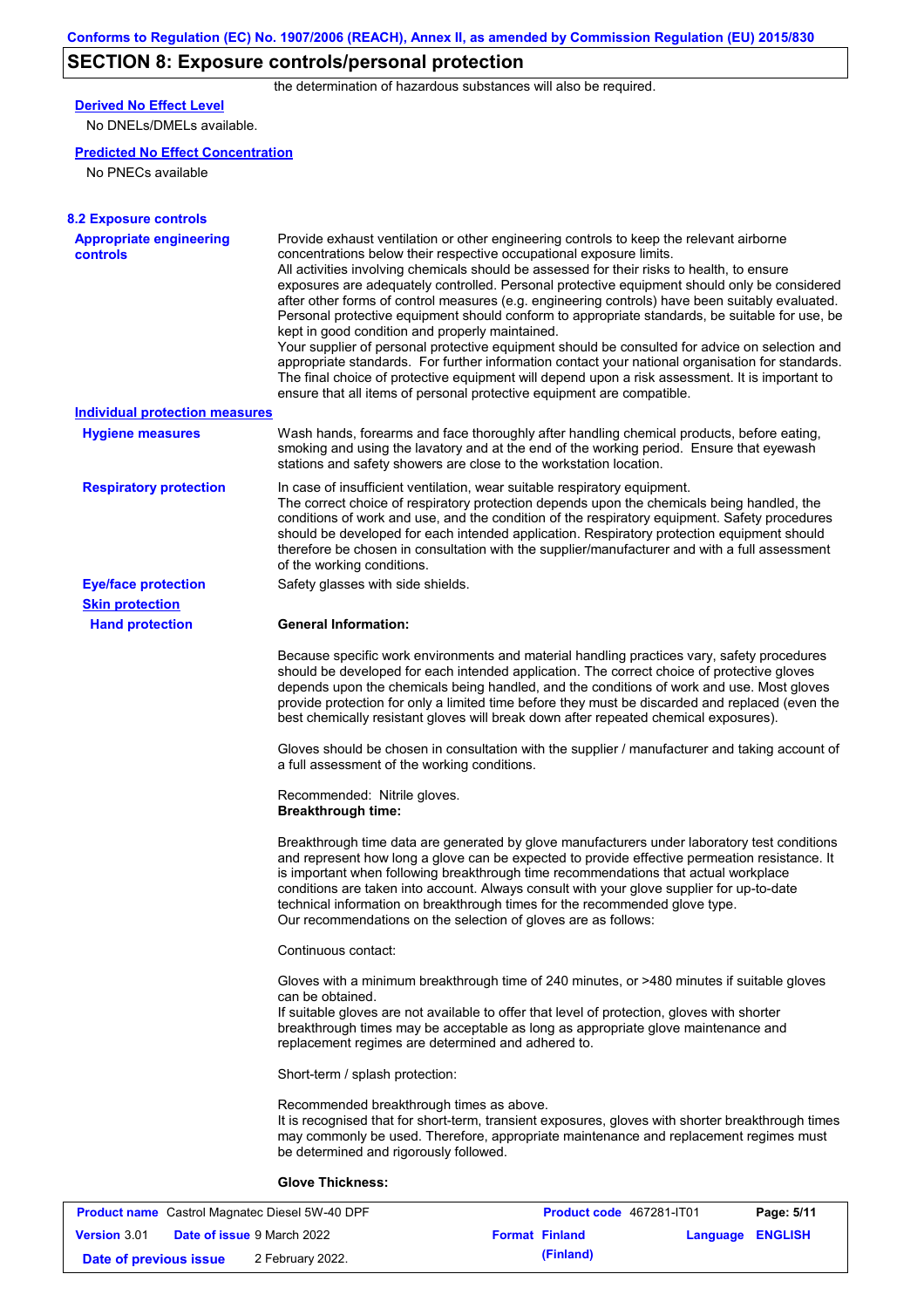## **SECTION 8: Exposure controls/personal protection**

|                                                  | For general applications, we recommend gloves with a thickness typically greater than 0.35 mm.                                                                                                                                                                                                                                                                                                                                                                                                                                                                                                                                                                                        |
|--------------------------------------------------|---------------------------------------------------------------------------------------------------------------------------------------------------------------------------------------------------------------------------------------------------------------------------------------------------------------------------------------------------------------------------------------------------------------------------------------------------------------------------------------------------------------------------------------------------------------------------------------------------------------------------------------------------------------------------------------|
|                                                  | It should be emphasised that glove thickness is not necessarily a good predictor of glove<br>resistance to a specific chemical, as the permeation efficiency of the glove will be dependent<br>on the exact composition of the glove material. Therefore, glove selection should also be based<br>on consideration of the task requirements and knowledge of breakthrough times.<br>Glove thickness may also vary depending on the glove manufacturer, the glove type and the<br>glove model. Therefore, the manufacturers' technical data should always be taken into account<br>to ensure selection of the most appropriate glove for the task.                                     |
|                                                  | Note: Depending on the activity being conducted, gloves of varying thickness may be required<br>for specific tasks. For example:                                                                                                                                                                                                                                                                                                                                                                                                                                                                                                                                                      |
|                                                  | • Thinner gloves (down to 0.1 mm or less) may be required where a high degree of manual<br>dexterity is needed. However, these gloves are only likely to give short duration protection and<br>would normally be just for single use applications, then disposed of.                                                                                                                                                                                                                                                                                                                                                                                                                  |
|                                                  | • Thicker gloves (up to 3 mm or more) may be required where there is a mechanical (as well<br>as a chemical) risk i.e. where there is abrasion or puncture potential.                                                                                                                                                                                                                                                                                                                                                                                                                                                                                                                 |
| <b>Skin and body</b>                             | Use of protective clothing is good industrial practice.<br>Personal protective equipment for the body should be selected based on the task being<br>performed and the risks involved and should be approved by a specialist before handling this<br>product.<br>Cotton or polyester/cotton overalls will only provide protection against light superficial<br>contamination that will not soak through to the skin. Overalls should be laundered on a regular<br>basis. When the risk of skin exposure is high (e.g. when cleaning up spillages or if there is a<br>risk of splashing) then chemical resistant aprons and/or impervious chemical suits and boots<br>will be required. |
| <b>Refer to standards:</b>                       | Respiratory protection: EN 529<br>Gloves: EN 420, EN 374<br>Eye protection: EN 166<br>Filtering half-mask: EN 149<br>Filtering half-mask with valve: EN 405<br>Half-mask: EN 140 plus filter<br>Full-face mask: EN 136 plus filter<br>Particulate filters: EN 143<br>Gas/combined filters: EN 14387                                                                                                                                                                                                                                                                                                                                                                                   |
| <b>Environmental exposure</b><br><b>controls</b> | Emissions from ventilation or work process equipment should be checked to ensure they<br>comply with the requirements of environmental protection legislation. In some cases, fume<br>scrubbers, filters or engineering modifications to the process equipment will be necessary to<br>reduce emissions to acceptable levels.                                                                                                                                                                                                                                                                                                                                                         |

## **SECTION 9: Physical and chemical properties**

The conditions of measurement of all properties are at standard temperature and pressure unless otherwise indicated.

#### **9.1 Information on basic physical and chemical properties**

| <b>Appearance</b>                                      |                                              |                          |          |                |
|--------------------------------------------------------|----------------------------------------------|--------------------------|----------|----------------|
| <b>Physical state</b>                                  | Liquid.                                      |                          |          |                |
| <b>Colour</b>                                          | Amber.                                       |                          |          |                |
| <b>Odour</b>                                           | Not available.                               |                          |          |                |
| <b>Odour threshold</b>                                 | Not available.                               |                          |          |                |
| pH                                                     | Not applicable.                              |                          |          |                |
| <b>Melting point/freezing point</b>                    | Not available.                               |                          |          |                |
| Initial boiling point and boiling<br>range             | Not available.                               |                          |          |                |
| <b>Pour point</b>                                      | -42 $^{\circ}$ C                             |                          |          |                |
| <b>Flash point</b>                                     | Closed cup: 203°C (397.4°F) [Pensky-Martens] |                          |          |                |
| <b>Evaporation rate</b>                                | Not available.                               |                          |          |                |
| <b>Flammability (solid, gas)</b>                       | Not available.                               |                          |          |                |
| <b>Upper/lower flammability or</b><br>explosive limits | Not available.                               |                          |          |                |
| <b>Vapour pressure</b>                                 | Not available.                               |                          |          |                |
| <b>Product name</b> Castrol Magnatec Diesel 5W-40 DPF  |                                              | Product code 467281-IT01 |          | Page: 6/11     |
| <b>Version 3.01</b><br>Date of issue 9 March 2022      |                                              | <b>Format Finland</b>    | Language | <b>ENGLISH</b> |

| .                      |                                   |                       |           |                         |
|------------------------|-----------------------------------|-----------------------|-----------|-------------------------|
| ersion 3.01            | <b>Date of issue 9 March 2022</b> | <b>Format Finland</b> |           | <b>Language ENGLISH</b> |
| Date of previous issue | 2 February 2022.                  |                       | (Finland) |                         |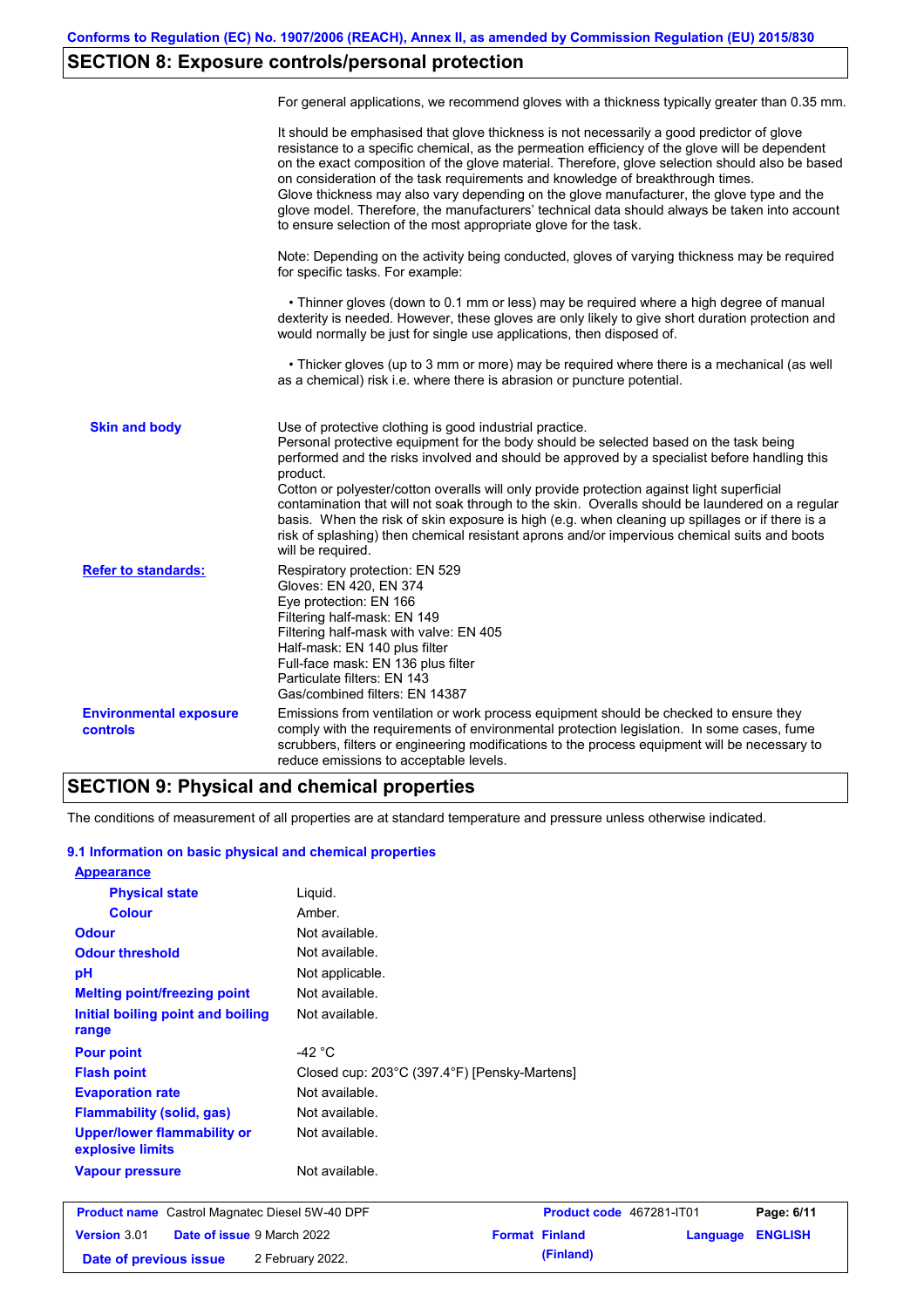## **SECTION 9: Physical and chemical properties**

|                                                   |                                                                                                                                        |           |         | Vapour Pressure at 20°C |          |     | Vapour pressure at 50°C |
|---------------------------------------------------|----------------------------------------------------------------------------------------------------------------------------------------|-----------|---------|-------------------------|----------|-----|-------------------------|
|                                                   | <b>Ingredient name</b>                                                                                                                 | mm Hg kPa |         | <b>Method</b>           | mm<br>Hg | kPa | <b>Method</b>           |
|                                                   | Distillates (petroleum),<br>hydrotreated heavy<br>paraffinic                                                                           | < 0.08    | < 0.011 | <b>ASTM D 5191</b>      |          |     |                         |
|                                                   | Distillates (petroleum),<br>hydrotreated heavy<br>paraffinic                                                                           | < 0.08    | < 0.011 | <b>ASTM D 5191</b>      |          |     |                         |
| <b>Vapour density</b>                             | Not available.                                                                                                                         |           |         |                         |          |     |                         |
| <b>Relative density</b>                           | Not available.                                                                                                                         |           |         |                         |          |     |                         |
| <b>Density</b>                                    | $<$ 1000 kg/m <sup>3</sup> (<1 g/cm <sup>3</sup> ) at 20 <sup>°</sup> C                                                                |           |         |                         |          |     |                         |
| <b>Solubility(ies)</b>                            | insoluble in water.                                                                                                                    |           |         |                         |          |     |                         |
| <b>Partition coefficient: n-octanol/</b><br>water | Not applicable.                                                                                                                        |           |         |                         |          |     |                         |
| <b>Auto-ignition temperature</b>                  | Not available.                                                                                                                         |           |         |                         |          |     |                         |
| <b>Decomposition temperature</b>                  | Not available.                                                                                                                         |           |         |                         |          |     |                         |
| <b>Viscosity</b>                                  | Kinematic: 75.5 mm <sup>2</sup> /s (75.5 cSt) at $40^{\circ}$ C<br>Kinematic: 12.8 to 16 mm <sup>2</sup> /s (12.8 to 16 cSt) at 100 °C |           |         |                         |          |     |                         |
| <b>Explosive properties</b>                       | Not available.                                                                                                                         |           |         |                         |          |     |                         |
| <b>Oxidising properties</b>                       | Not available.                                                                                                                         |           |         |                         |          |     |                         |
| <b>Particle characteristics</b>                   |                                                                                                                                        |           |         |                         |          |     |                         |
| <b>Median particle size</b>                       | Not applicable.                                                                                                                        |           |         |                         |          |     |                         |
| 9.2 Other information                             |                                                                                                                                        |           |         |                         |          |     |                         |
| No additional information.                        |                                                                                                                                        |           |         |                         |          |     |                         |

# **SECTION 10: Stability and reactivity**

| <b>10.1 Reactivity</b>                            | No specific test data available for this product. Refer to Conditions to avoid and Incompatible<br>materials for additional information.                                |
|---------------------------------------------------|-------------------------------------------------------------------------------------------------------------------------------------------------------------------------|
| <b>10.2 Chemical stability</b>                    | The product is stable.                                                                                                                                                  |
| <b>10.3 Possibility of</b><br>hazardous reactions | Under normal conditions of storage and use, hazardous reactions will not occur.<br>Under normal conditions of storage and use, hazardous polymerisation will not occur. |
| <b>10.4 Conditions to avoid</b>                   | Avoid all possible sources of ignition (spark or flame).                                                                                                                |
| <b>10.5 Incompatible materials</b>                | Reactive or incompatible with the following materials: oxidising materials.                                                                                             |
| <b>10.6 Hazardous</b><br>decomposition products   | Under normal conditions of storage and use, hazardous decomposition products should not be<br>produced.                                                                 |

## **SECTION 11: Toxicological information**

### **11.1 Information on toxicological effects**

**Acute toxicity estimates**

| <b>Product/ingredient name</b>                        |                                                                                                                     | Oral (mg/<br>kg) | <b>Dermal</b><br>(mg/kg) | <b>Inhalation</b><br>(gases)<br>(ppm) | <b>Inhalation</b><br>(vapours)<br>(mg/l) | <b>Inhalation</b><br>(dusts)<br>and mists)<br>(mg/l) |                              |
|-------------------------------------------------------|---------------------------------------------------------------------------------------------------------------------|------------------|--------------------------|---------------------------------------|------------------------------------------|------------------------------------------------------|------------------------------|
| maleic anhydride                                      |                                                                                                                     | 500              | N/A                      | N/A                                   | N/A                                      | N/A                                                  |                              |
| <b>Information on likely</b><br>routes of exposure    | Routes of entry anticipated: Dermal, Inhalation.                                                                    |                  |                          |                                       |                                          |                                                      |                              |
|                                                       |                                                                                                                     |                  |                          |                                       |                                          |                                                      |                              |
| <b>Potential acute health effects</b>                 |                                                                                                                     |                  |                          |                                       |                                          |                                                      |                              |
| <b>Inhalation</b>                                     | Exposure to decomposition products may cause a health hazard. Serious effects may be<br>delayed following exposure. |                  |                          |                                       |                                          |                                                      |                              |
| <b>Ingestion</b>                                      | No known significant effects or critical hazards.                                                                   |                  |                          |                                       |                                          |                                                      |                              |
| <b>Skin contact</b>                                   | Defatting to the skin. May cause skin dryness and irritation.                                                       |                  |                          |                                       |                                          |                                                      |                              |
| Eye contact                                           | No known significant effects or critical hazards.                                                                   |                  |                          |                                       |                                          |                                                      |                              |
| <b>Product name</b> Castrol Magnatec Diesel 5W-40 DPF |                                                                                                                     |                  |                          | <b>Product code</b> 467281-IT01       |                                          |                                                      |                              |
| Date of issue 9 March 2022<br>Version 3.01            |                                                                                                                     |                  | <b>Format Finland</b>    |                                       |                                          | Language                                             | Page: 7/11<br><b>ENGLISH</b> |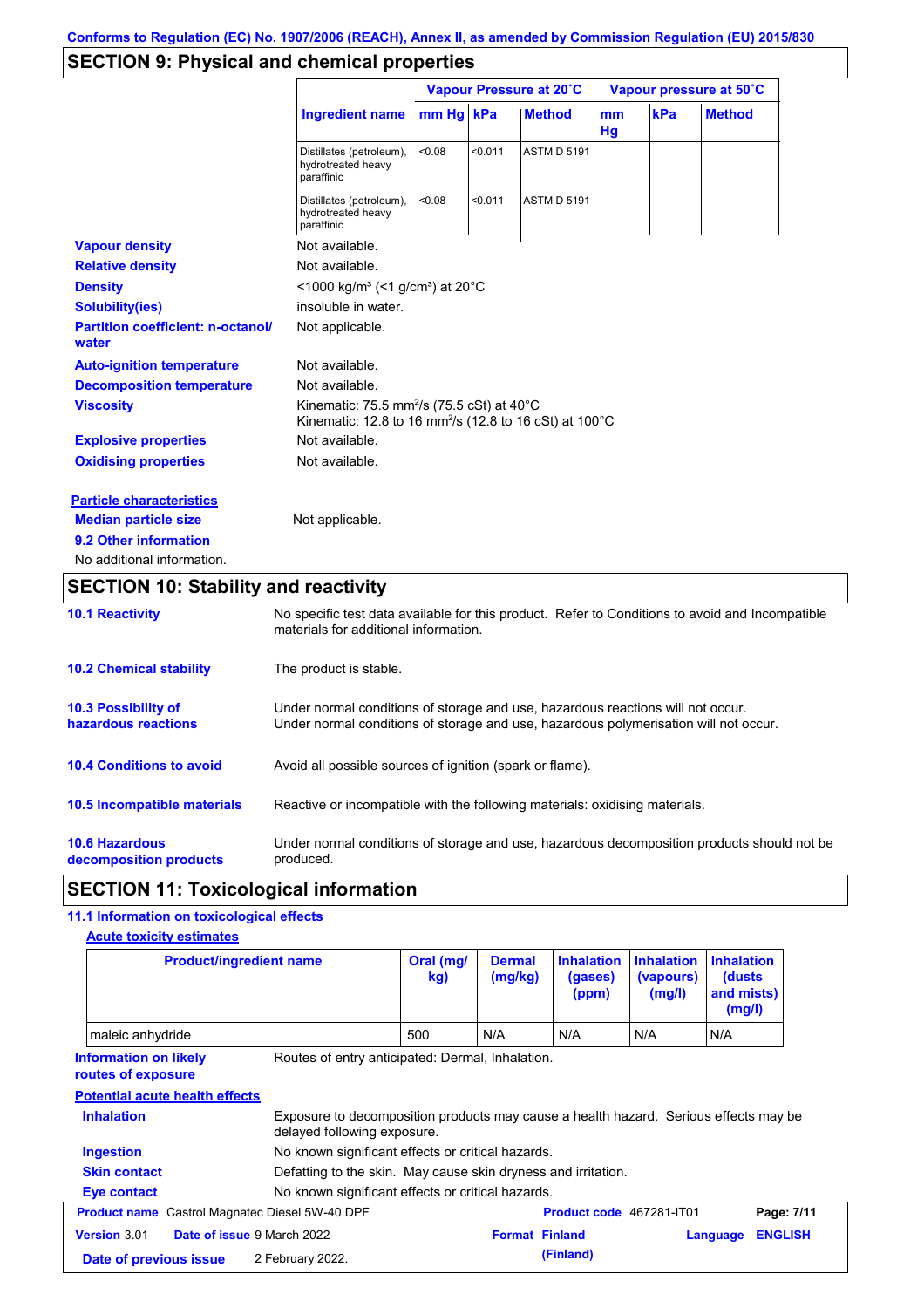## **SECTION 11: Toxicological information**

|                                         | Symptoms related to the physical, chemical and toxicological characteristics                                                                                                                                                                                                                                                                                                                                    |
|-----------------------------------------|-----------------------------------------------------------------------------------------------------------------------------------------------------------------------------------------------------------------------------------------------------------------------------------------------------------------------------------------------------------------------------------------------------------------|
| <b>Inhalation</b>                       | No specific data.                                                                                                                                                                                                                                                                                                                                                                                               |
| <b>Ingestion</b>                        | No specific data.                                                                                                                                                                                                                                                                                                                                                                                               |
| <b>Skin contact</b>                     | Adverse symptoms may include the following:<br>irritation<br>dryness<br>cracking                                                                                                                                                                                                                                                                                                                                |
| <b>Eye contact</b>                      | No specific data.                                                                                                                                                                                                                                                                                                                                                                                               |
|                                         | Delayed and immediate effects as well as chronic effects from short and long-term exposure                                                                                                                                                                                                                                                                                                                      |
| <b>Inhalation</b>                       | Overexposure to the inhalation of airborne droplets or aerosols may cause irritation of the<br>respiratory tract.                                                                                                                                                                                                                                                                                               |
| <b>Ingestion</b>                        | Ingestion of large quantities may cause nausea and diarrhoea.                                                                                                                                                                                                                                                                                                                                                   |
| <b>Skin contact</b>                     | Prolonged or repeated contact can defat the skin and lead to irritation and/or dermatitis.                                                                                                                                                                                                                                                                                                                      |
| <b>Eye contact</b>                      | Potential risk of transient stinging or redness if accidental eye contact occurs.                                                                                                                                                                                                                                                                                                                               |
| <b>Potential chronic health effects</b> |                                                                                                                                                                                                                                                                                                                                                                                                                 |
| <b>General</b>                          | <b>USED ENGINE OILS</b><br>Combustion products resulting from the operation of internal combustion engines contaminate<br>engine oils during use. Used engine oil may contain hazardous components which have the<br>potential to cause skin cancer. Frequent or prolonged contact with all types and makes of used<br>engine oil must therefore be avoided and a high standard of personal hygiene maintained. |
| <b>Carcinogenicity</b>                  | No known significant effects or critical hazards.                                                                                                                                                                                                                                                                                                                                                               |
| <b>Mutagenicity</b>                     | No known significant effects or critical hazards.                                                                                                                                                                                                                                                                                                                                                               |
| <b>Developmental effects</b>            | No known significant effects or critical hazards.                                                                                                                                                                                                                                                                                                                                                               |
| <b>Fertility effects</b>                | No known significant effects or critical hazards.                                                                                                                                                                                                                                                                                                                                                               |

## **SECTION 12: Ecological information**

|  | <b>12.1 Toxicity</b> |  |  |
|--|----------------------|--|--|
|  |                      |  |  |

**Environmental hazards** Not classified as dangerous

#### **12.2 Persistence and degradability**

Expected to be biodegradable.

#### **12.3 Bioaccumulative potential**

This product is not expected to bioaccumulate through food chains in the environment.

| 12.4 Mobility in soil                                         |                                                                      |
|---------------------------------------------------------------|----------------------------------------------------------------------|
| <b>Soil/water partition</b><br>coefficient (K <sub>oc</sub> ) | Not available.                                                       |
| <b>Mobility</b>                                               | Spillages may penetrate the soil causing ground water contamination. |

#### **12.5 Results of PBT and vPvB assessment**

Product does not meet the criteria for PBT or vPvB according to Regulation (EC) No. 1907/2006, Annex XIII.

#### **12.6 Other adverse effects Other ecological information**

Spills may form a film on water surfaces causing physical damage to organisms. Oxygen transfer could also be impaired.

#### **SECTION 13: Disposal considerations**

| <b>13.1 Waste treatment methods</b>   |                                                                                                                                                                      |
|---------------------------------------|----------------------------------------------------------------------------------------------------------------------------------------------------------------------|
| <b>Product</b>                        |                                                                                                                                                                      |
| <b>Methods of disposal</b>            | Where possible, arrange for product to be recycled. Dispose of via an authorised person/<br>licensed waste disposal contractor in accordance with local regulations. |
| <b>Hazardous waste</b>                | Yes.                                                                                                                                                                 |
| <b>European waste catalogue (EWC)</b> |                                                                                                                                                                      |
| <b>Waste code</b>                     | <b>Waste designation</b>                                                                                                                                             |
| 13 02 08*                             | other engine, gear and lubricating oils                                                                                                                              |

However, deviation from the intended use and/or the presence of any potential contaminants may require an alternative waste disposal code to be assigned by the end user.

| <b>Product name</b> Castrol Magnatec Diesel 5W-40 DPF |  |                                   | Product code 467281-IT01 |                       | Page: 8/11              |  |
|-------------------------------------------------------|--|-----------------------------------|--------------------------|-----------------------|-------------------------|--|
| <b>Version 3.01</b>                                   |  | <b>Date of issue 9 March 2022</b> |                          | <b>Format Finland</b> | <b>Language ENGLISH</b> |  |
| Date of previous issue                                |  | 2 February 2022.                  |                          | (Finland)             |                         |  |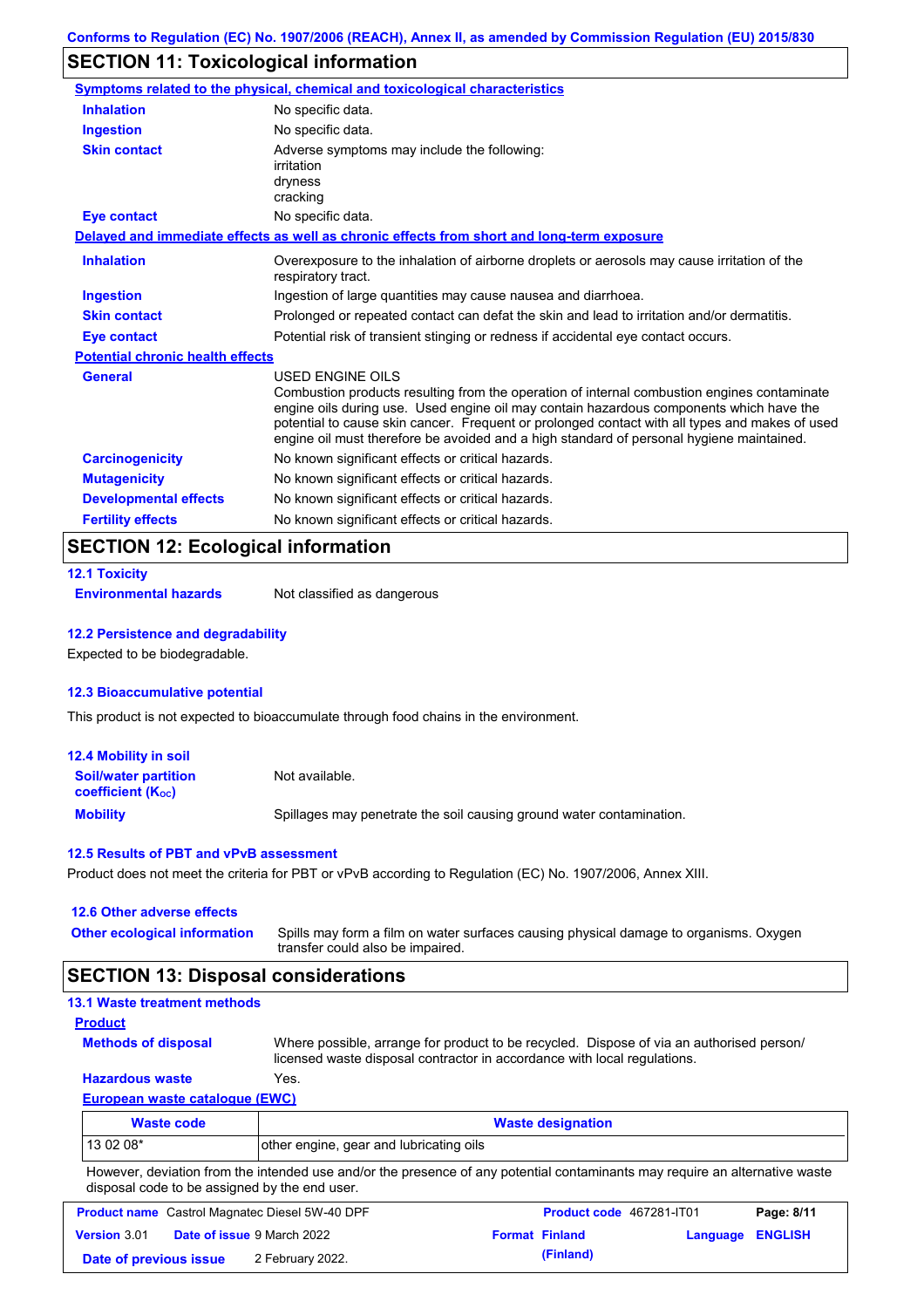### **SECTION 13: Disposal considerations**

**Packaging Methods of disposal Special precautions** Where possible, arrange for product to be recycled. Dispose of via an authorised person/ licensed waste disposal contractor in accordance with local regulations. This material and its container must be disposed of in a safe way. Empty containers or liners may retain some product residues. Avoid dispersal of spilt material and runoff and contact with soil, waterways, drains and sewers. **References** Commission 2014/955/EU Directive 2008/98/EC **SECTION 14: Transport information**

|                                           | <b>ADR/RID</b> | <b>ADN</b>     | <b>IMDG</b>    | <b>IATA</b>    |
|-------------------------------------------|----------------|----------------|----------------|----------------|
| 14.1 UN number                            | Not regulated. | Not regulated. | Not regulated. | Not regulated. |
| 14.2 UN proper<br>shipping name           |                |                | -              |                |
| <b>14.3 Transport</b><br>hazard class(es) |                |                | -              |                |
| 14.4 Packing<br>group                     |                |                | -              |                |
| 14.5<br><b>Environmental</b><br>hazards   | No.            | No.            | No.            | No.            |
| <b>Additional</b><br><b>information</b>   |                |                |                |                |

**14.6 Special precautions for user** Not available.

| <b>14.7 Transport in bulk</b> | Not available. |
|-------------------------------|----------------|
| according to <b>IMO</b>       |                |
| <b>instruments</b>            |                |

### **SECTION 15: Regulatory information**

**Other regulations REACH Status** The company, as identified in Section 1, sells this product in the EU in compliance with the current requirements of REACH. **15.1 Safety, health and environmental regulations/legislation specific for the substance or mixture EU Regulation (EC) No. 1907/2006 (REACH) Annex XIV - List of substances subject to authorisation Substances of very high concern** None of the components are listed. All components are listed or exempted. All components are listed or exempted. At least one component is not listed. All components are listed or exempted. **United States inventory** All components are active or exempted. **(TSCA 8b) Australia inventory (AIIC) Canada inventory China inventory (IECSC) Japan inventory (CSCL)** None of the components are listed. **Annex XIV EU Regulation (EC) No. 1907/2006 (REACH) Annex XVII - Restrictions on the manufacture, placing on the market and use of certain dangerous substances, mixtures and articles** Not applicable. **Product name** Castrol Magnatec Diesel 5W-40 DPF **Product code** 467281-IT01 **Page: 9/11**

|                        | <b>Product name</b> Castrol Magnatec Diesel 5W-40 DPF | <b>Product code</b> 46/281-1101 |                  | Page: 9/11 |
|------------------------|-------------------------------------------------------|---------------------------------|------------------|------------|
| <b>Version 3.01</b>    | <b>Date of issue 9 March 2022</b>                     | <b>Format Finland</b>           | Language ENGLISH |            |
| Date of previous issue | 2 February 2022.                                      | (Finland)                       |                  |            |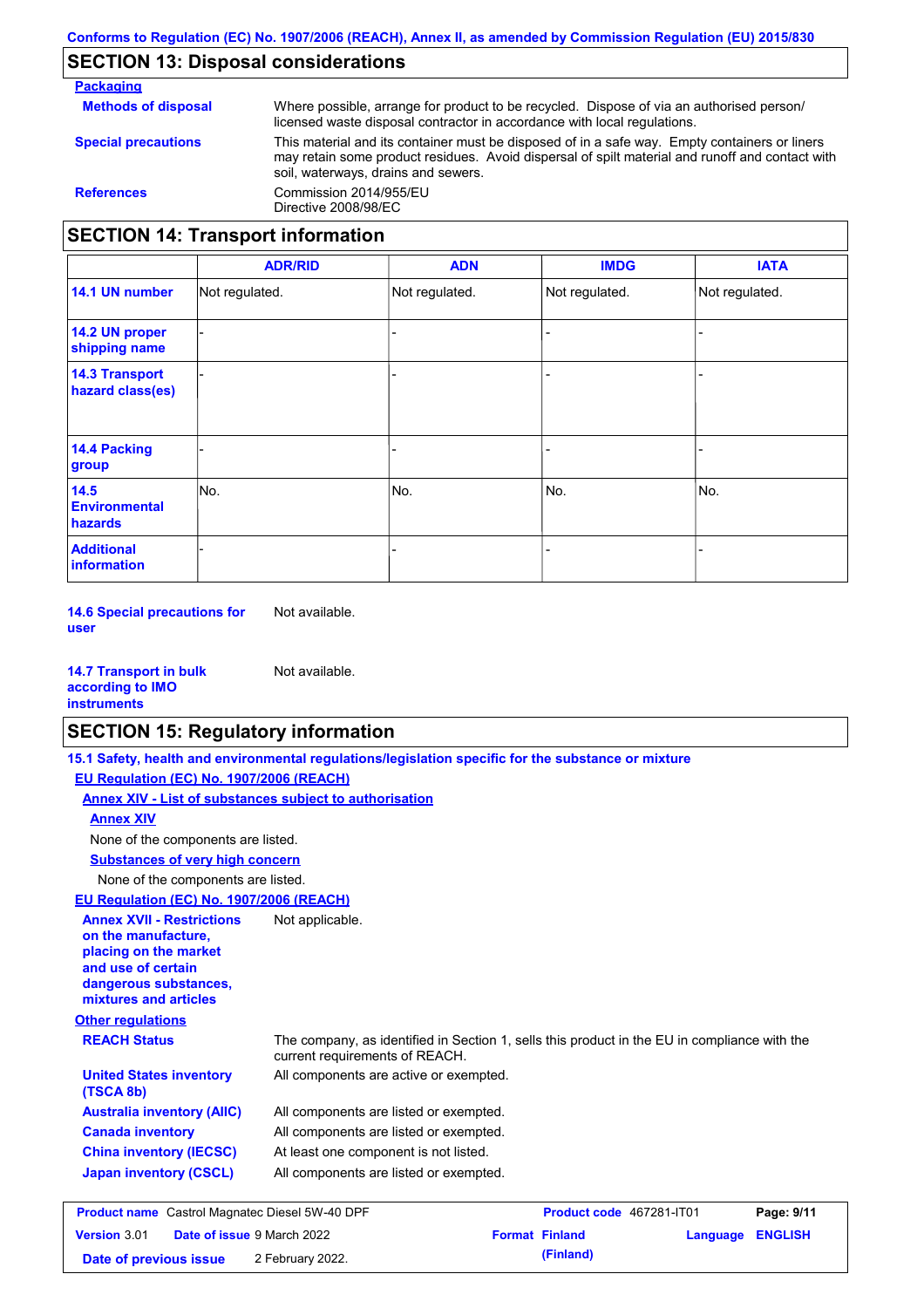# **SECTION 15: Regulatory information**

| <b>Korea inventory (KECI)</b>                                   | All components are listed or exempted. |
|-----------------------------------------------------------------|----------------------------------------|
| <b>Philippines inventory</b><br>(PICCS)                         | At least one component is not listed.  |
| <b>Taiwan Chemical</b><br><b>Substances Inventory</b><br>(TCSI) | All components are listed or exempted. |
| Ozone depleting substances (1005/2009/EU)                       |                                        |
| Not listed.                                                     |                                        |
| <b>Prior Informed Consent (PIC) (649/2012/EU)</b>               |                                        |
| Not listed.                                                     |                                        |
| <b>Persistent Organic Pollutants</b><br>Not listed.             |                                        |
| <b>EU - Water framework directive - Priority substances</b>     |                                        |
| None of the components are listed.                              |                                        |
| <b>Seveso Directive</b>                                         |                                        |
| This product is not controlled under the Seveso Directive.      |                                        |
|                                                                 |                                        |

| <b>15.2 Chemical safety</b> | A Chemical Safety Assessment has been carried out for one or more of the substances within  |
|-----------------------------|---------------------------------------------------------------------------------------------|
| assessment                  | this mixture. A Chemical Safety Assessment has not been carried out for the mixture itself. |

# **SECTION 16: Other information**

| <b>Abbreviations and acronyms</b>                     | ADN = European Provisions concerning the International Carriage of Dangerous Goods by<br>Inland Waterway<br>ADR = The European Agreement concerning the International Carriage of Dangerous Goods by<br>Road |
|-------------------------------------------------------|--------------------------------------------------------------------------------------------------------------------------------------------------------------------------------------------------------------|
|                                                       | ATE = Acute Toxicity Estimate                                                                                                                                                                                |
|                                                       | <b>BCF</b> = Bioconcentration Factor                                                                                                                                                                         |
|                                                       | <b>CAS = Chemical Abstracts Service</b>                                                                                                                                                                      |
|                                                       | CLP = Classification, Labelling and Packaging Regulation [Regulation (EC) No. 1272/2008]<br>CSA = Chemical Safety Assessment                                                                                 |
|                                                       | CSR = Chemical Safety Report                                                                                                                                                                                 |
|                                                       | <b>DMEL = Derived Minimal Effect Level</b>                                                                                                                                                                   |
|                                                       | DNEL = Derived No Effect Level                                                                                                                                                                               |
|                                                       | EINECS = European Inventory of Existing Commercial chemical Substances<br>ES = Exposure Scenario                                                                                                             |
|                                                       | EUH statement = CLP-specific Hazard statement                                                                                                                                                                |
|                                                       | EWC = European Waste Catalogue                                                                                                                                                                               |
|                                                       | GHS = Globally Harmonized System of Classification and Labelling of Chemicals                                                                                                                                |
|                                                       | IATA = International Air Transport Association                                                                                                                                                               |
|                                                       | IBC = Intermediate Bulk Container                                                                                                                                                                            |
|                                                       | <b>IMDG = International Maritime Dangerous Goods</b>                                                                                                                                                         |
|                                                       | LogPow = logarithm of the octanol/water partition coefficient                                                                                                                                                |
|                                                       | MARPOL = International Convention for the Prevention of Pollution From Ships, 1973 as                                                                                                                        |
|                                                       | modified by the Protocol of 1978. ("Marpol" = marine pollution)                                                                                                                                              |
|                                                       | OECD = Organisation for Economic Co-operation and Development                                                                                                                                                |
|                                                       | PBT = Persistent, Bioaccumulative and Toxic                                                                                                                                                                  |
|                                                       | <b>PNEC = Predicted No Effect Concentration</b>                                                                                                                                                              |
|                                                       | REACH = Registration, Evaluation, Authorisation and Restriction of Chemicals Regulation<br>[Regulation (EC) No. 1907/2006]                                                                                   |
|                                                       | RID = The Regulations concerning the International Carriage of Dangerous Goods by Rail<br><b>RRN = REACH Registration Number</b>                                                                             |
|                                                       | SADT = Self-Accelerating Decomposition Temperature                                                                                                                                                           |
|                                                       | SVHC = Substances of Very High Concern                                                                                                                                                                       |
|                                                       | STOT-RE = Specific Target Organ Toxicity - Repeated Exposure                                                                                                                                                 |
|                                                       | STOT-SE = Specific Target Organ Toxicity - Single Exposure                                                                                                                                                   |
|                                                       | TWA = Time weighted average                                                                                                                                                                                  |
|                                                       | UN = United Nations                                                                                                                                                                                          |
|                                                       | UVCB = Complex hydrocarbon substance                                                                                                                                                                         |
|                                                       | VOC = Volatile Organic Compound                                                                                                                                                                              |
|                                                       | vPvB = Very Persistent and Very Bioaccumulative                                                                                                                                                              |
|                                                       | Varies = may contain one or more of the following 64741-88-4 / RRN 01-2119488706-23,<br>64741-89-5 / RRN 01-2119487067-30, 64741-95-3 / RRN 01-2119487081-40, 64741-96-4/ RRN                                |
|                                                       | 01-2119483621-38, 64742-01-4 / RRN 01-2119488707-21, 64742-44-5 / RRN<br>01-2119985177-24, 64742-45-6, 64742-52-5 / RRN 01-2119467170-45, 64742-53-6 / RRN                                                   |
| <b>Product name</b> Castrol Magnatec Diesel 5W-40 DPF | Page: 10/11<br>Product code 467281-IT01                                                                                                                                                                      |

| Version 3.01           | <b>Date of issue 9 March 2022</b> | <b>Format Finland</b> | <b>Language ENGLISH</b> |
|------------------------|-----------------------------------|-----------------------|-------------------------|
| Date of previous issue | 2 February 2022.                  | (Finland)             |                         |